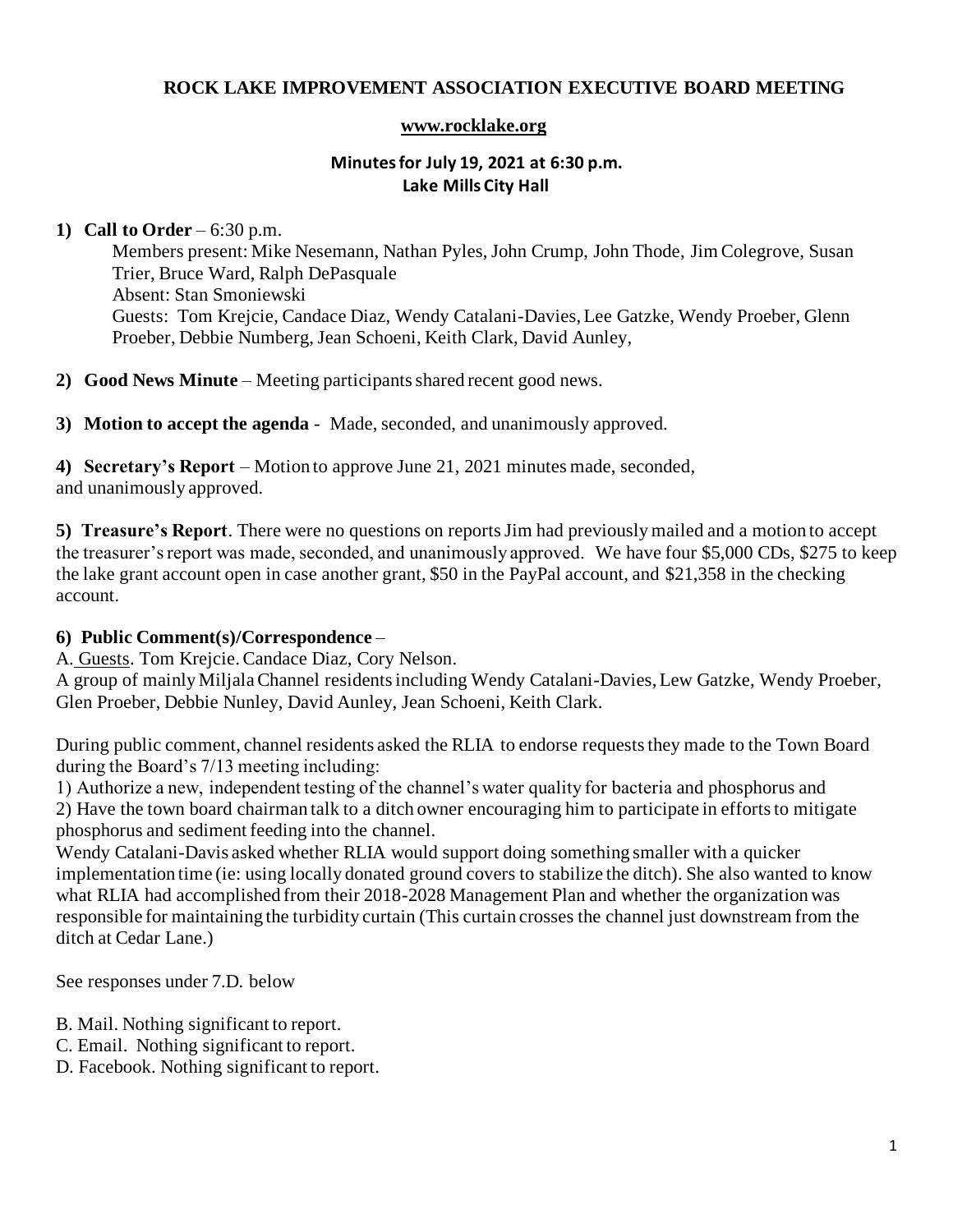# **7) Committee Reports**

A. Water Quality – Agriculture. Nathan. He felt the two main sources of phosphorous pollution for Rock Lake were the Miljala Channel and the drainage basin into Mud Lake, both of which are largely related to agricultural practices. He felt the key was to influence those practices and a good start is being made with the formation of the Jefferson County Soil Builders, a producer led group. The organization is taking shape and plans on applying for a state grant (up to \$40,000) to aid their efforts. Initial grant applications are due in August. Patricia Cicero is helping with that process, and we will support as much as possible. There will be an informal meet and greet with the group at the upcoming Brew with a View. Besides the producers, Mike Tiboris (Rock River Alliance), Michelle Probst (nee Scarpace), Dean Weichman, and representatives from the Lake Ripley Management District will be there. We will have a tent and tables set up and all Board members were strongly encouraged to attend.

B. Water Quality Residential. John T will present the recently released riparian owners' pamphlet (successfully mailed) to the City Planning Commission. The Town Board felt they needed more time to review it before putting it on their website, but it is on the RLIA website.

C. Water Quality Streets. Jim. We will need to contact the City in July/August re the leaf free streets brochure and he requested volunteers to look at the brochure with a view to updating it.

## D. Water Quality Miljala Channel.

Susan agreed that the channel is a significant source of phosphorous for Rock Lake. But she reported very significant progress, quite recently, in receiving a ditch owner's support for moving forward with remediation of the ditch. Given that, she requested that the Miljala channel residents postpone their request for Town Board involvement with the ditch owners. Glen Proeber offered to make this recommendation to the town chairman. RLIA's next step in the project is filing for a DNR surface water grant– the initial submission is due in September, and the final in November.

She stated flatly that the turbidity barrier is beyond repair or use and that it was never the intent of RLIA to assume responsibility for maintaining the curtain. The plan simply offered a recommendation that the curtain should be maintained until the upstream practices where implemented. The Management Dashboard on the website will be updated in time for the annual meeting, and John C will supply the group with additional information re RLIA activities.

## E. Public Outreach Nothing to report.

F. Habitat – Fisheries. Bruce referred to a very good article in the Leader re fish sticks and Jefferson County's attempts to obtain grant money.

G. Habitat – other. Mike updated the Board on the results of the frog counts (lower numbers in our part of the state) and turtle project (anecdotally lots of enthusiasm amongst members and the public).

H. Membership. See Treasurer's reports

I. Nominating Committee. Mike reported that three new qualified candidates for the upcoming Board elections have expressed a desire to run for the Board,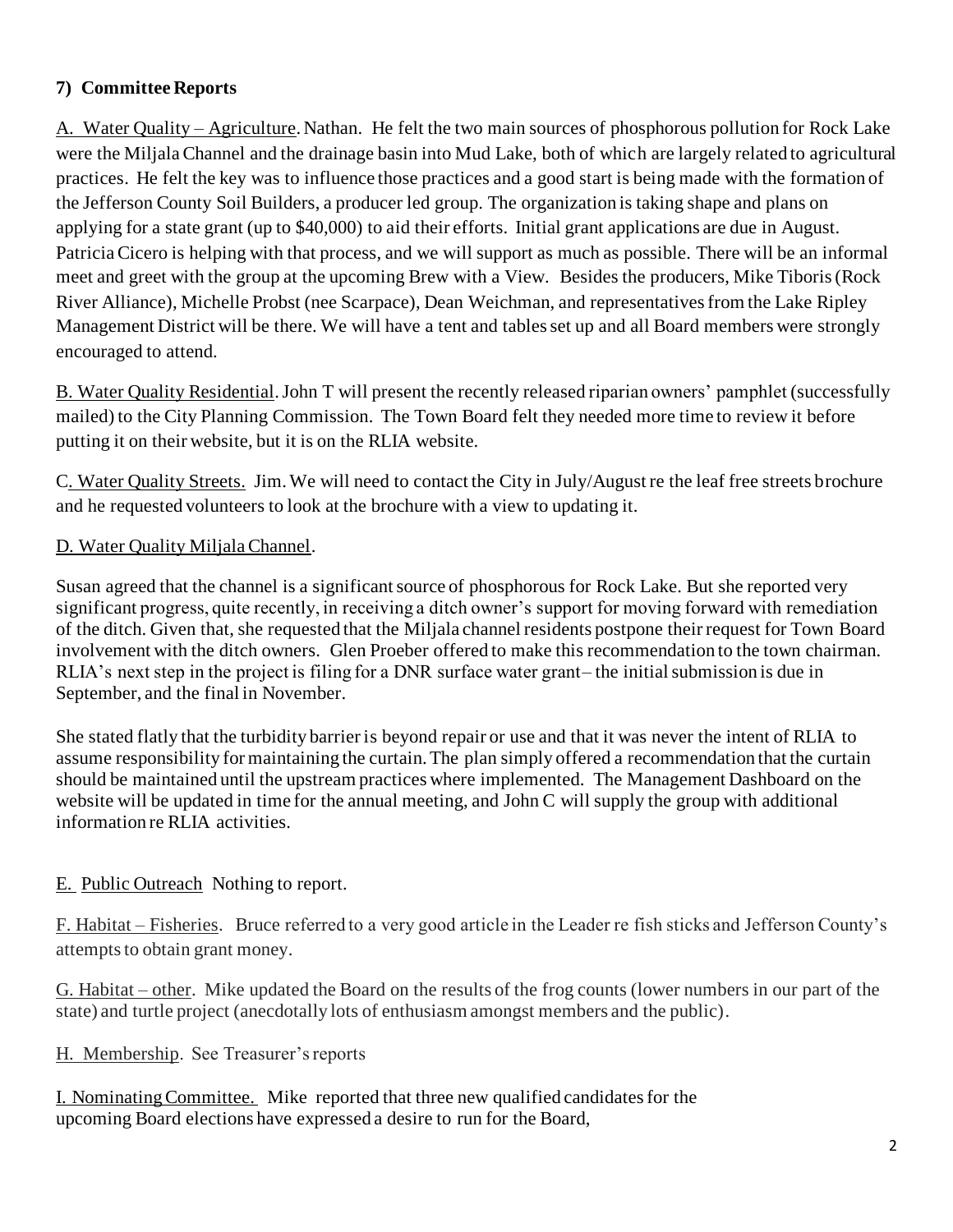Candace Diaz, Jim Kerler, and Tom Krejcie. All of them have had experience on environmentally related organizations and are eager to participate in RLIA activities. Three board seats (all three year terms) are up on the usual election cycle rotation: Susan, Ralph, and John T. Susan and John T wish to run again, while Ralph has declined. Also, Sharron Webster resigned last month and Stan this week announced his intention to resign. Thus, there are a total of 5 open positions, three for 3-years terms, Stan's for one year, and Sharron's for 2 years. The emails announcing the annual meeting will also remind members that if they wish to run but will be unable to attend the annual meeting, they must notify the Board of their willingness to serve, preferably along with a brief statement of why and their qualifications and/or experience. They should email the nominating committee chair, Mike Nesemann. A motion was made, seconded, and unanimously approved to set forth the above slate of candidates. A short Board meeting will be held within 10 days of the August meeting to elect new officers and debrief the annual meeting.

# **8) Other Reports**.

A) County. The Town Board was advised of our offer, in light of significant pilferage, to mark and label the current AIS boat cleaning tools. They are taking that offer under advisement and postponing any action until they have implemented a donation policy. Apparently, the City's Park Department will be responsible for their AIS boat cleaning tools. Susan will send an email with the same offer to Eric Schreiner, Facilities and Grounds Director for the City of Lake Mills. She also recommended we obtain a plaque to affix to each station acknowledging the RLIA's donation of the six AIS cleaning stations: North, Ferry, Elm Point, Sandy Beach (2), and Millpond.

B. JRLC. Susan reported that the Town has forwarded the Waterfront Landowner Reference Guide to their lawyer for review. We will continue to post it on our website. Stan, citing the websites of similar organizations, recommended (through Susan) that we have a brief disclaimer on our home page along with a link that, when clicked upon, will open a more extensive disclaimer. A motion was made, seconded, and unanimously passed to do this.

## **9) Old Business.**

A) Bylaws Update Committee. An announcement of the presentation for a vote of the updated bylaws and the Board's endorsement thereof, will be on the website, as well as on the emails and postcards sent out announcing the annual meeting.

B). Liability insurance. Mike will request 3 quotes from his agent for liability insurance.

C). Annual Meeting, RLIA 50<sup>th</sup> Anniversary Plans. Officers were reminded that they need to present their reports at the Annual Meeting – and noted because the annual meeting is held in August, the Treasurer will review the 2020 fiscal year while the Secretary will summarize the minutes from the 2020 annual meeting. All committee chairs were asked to send their reports to Nathan (cc John C) for incorporation into the dashboard. Assignments were made as follows:

Registering and directing attendees (Cory), Photo Board (Bruce and Ralph), MC and Stewardship Award (Susan), ordering food and arranging for delivery (John T and Ralph), setting up and serving if necessary (Cory).

A discussion ensued re the food and beverage arrangements, and a motion was made, seconded, and unanimously approved to allocate up to \$500 for obtaining the following from the Lake Mills Market: a sheet cake with appropriate decoration, cookies, ice cream sandwiches, coffee, and spring water.